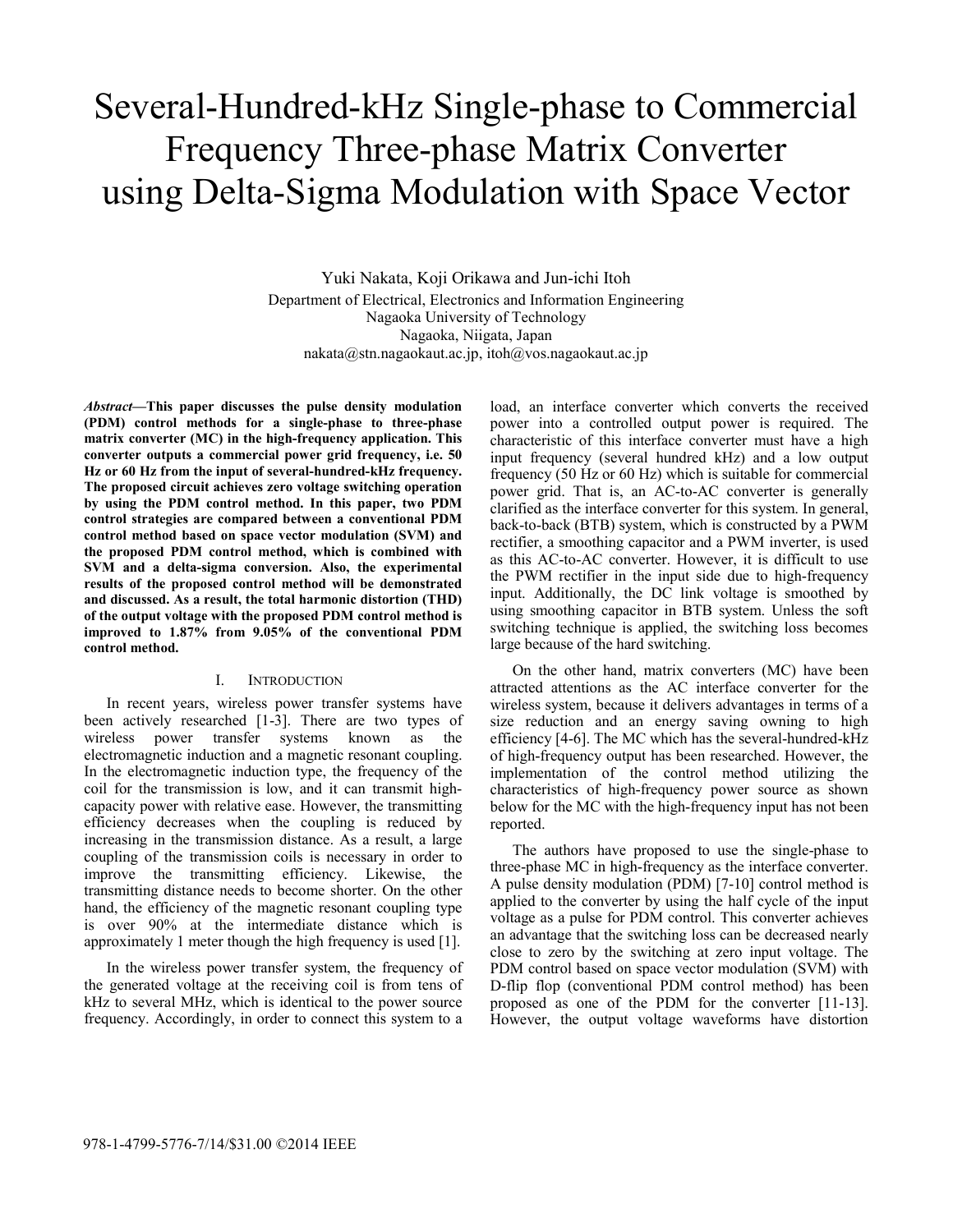when the modulation ratio is low and carrier frequency is high in the conventional PDM method.

This paper proposes a novel PDM method which is combined with SVM and delta-sigma conversion in order to improve the quality of the output voltage waveforms. The proposed PDM method improves the performance compared to the conventional PDM method. The reason is as follows; the output voltage waveforms at the low modulation ratio and high carrier frequency have distortion in the conventional PDM method, because the control resolution of the output voltage becomes low, on the other hands, the proposed PDM method achieves high resolution by using delta-sigma conversion synchronized with zero cross points of the input voltage. In order to confirm the effect of the proposed PDM method, the conventional PDM method and the proposed PDM method is compared based on the experimental results.

This paper is organized as follows; first, the configurations of the proposed circuit are introduced; second, the PDM control strategy using the conventional method and proposed method are discussed; finally, the validity of the proposed method is confirmed in the experimental results.

## II. CIRCUIT CONFIGURATION

## *A. System Configuration*

Fig. 1 shows a configuration of the wireless power transfer system. The receiving coil voltage is a highfrequency AC, which has same as the frequency of the source. In order to connect to the commercial grid, a single phase AC to three phase AC converter is required as an interface converter.

The interface converter inputs several-hundred-kHz sinusoidal waveform, and outputs the low-frequency waveform such as 50 Hz and 60 Hz. Hence, the PDM control which uses a half cycle of the input voltage as a pulse can be applied to the interface converter.

Therefore, the use of the matrix converter as an interface converter for wireless power transfer system is proposed. The matrix converter achieves high frequency by applying a PDM control. The detail of PDM control is explained in next chapter.

## *B. Single-phase to Three-phase Matrix Converter*

Fig. 2 shows the circuit configuration of the proposed single-phase to three-phase MC. This circuit is constructed by six bidirectional switches. Since this converter does not require smoothing capacitors in the DC link, the lifetime of the circuit is longer and the size is more compact than that of the conventional system, which is constructed by a PWM rectifier, smoothing capacitors and a three-phase PWM inverter. Further, the efficiency of a MC is higher than the conventional system because the conversion number is reduced in comparison with the conventional system. In addition, the proposed system can improve the efficiency in terms of not only conduction loss but also the switching loss in comparison with the conventional system. The proposed



Figure 1. Wireless power transfer system.



Figure 2. Single-phase to three-phase matrix converter.

system reduces switching loss drastically because the switching devices switch when the switch voltage is 0 V in this system. As a result, this system achieves PDM control, which uses a half cycle of the input voltage as a control unit.

Note that a snubber circuit is connected to the output side of the converter as a protection circuit in the experimental circuit. It is constructed by diodes, a small capacitor and a resistor.

In addition, the voltage transfer ratio of the conventional system, which has smoothing capacitor in DC link is 1. In contrast, the voltage transfer ratio of the proposed singlephase to three-phase matrix converter is 0.637 as explained in (1).

$$
V_{out} = \frac{2}{\pi} \cdot V_{in} = 0.637 \cdot V_{in}
$$
 (1)

Where,  $V_{\text{out}}$  and  $V_{\text{in}}$  are the RMS value of the output voltage  $v_{\rm uv}$  and input voltage respectively. Therefore, the voltage transfer ratio of the proposed converter is lower than that of the conventional system.

However, this drawback is not important in the wireless power transmission system. This system is supposed to match certain impedance because if it assumes that the input of this system is secondary side of the wireless transfer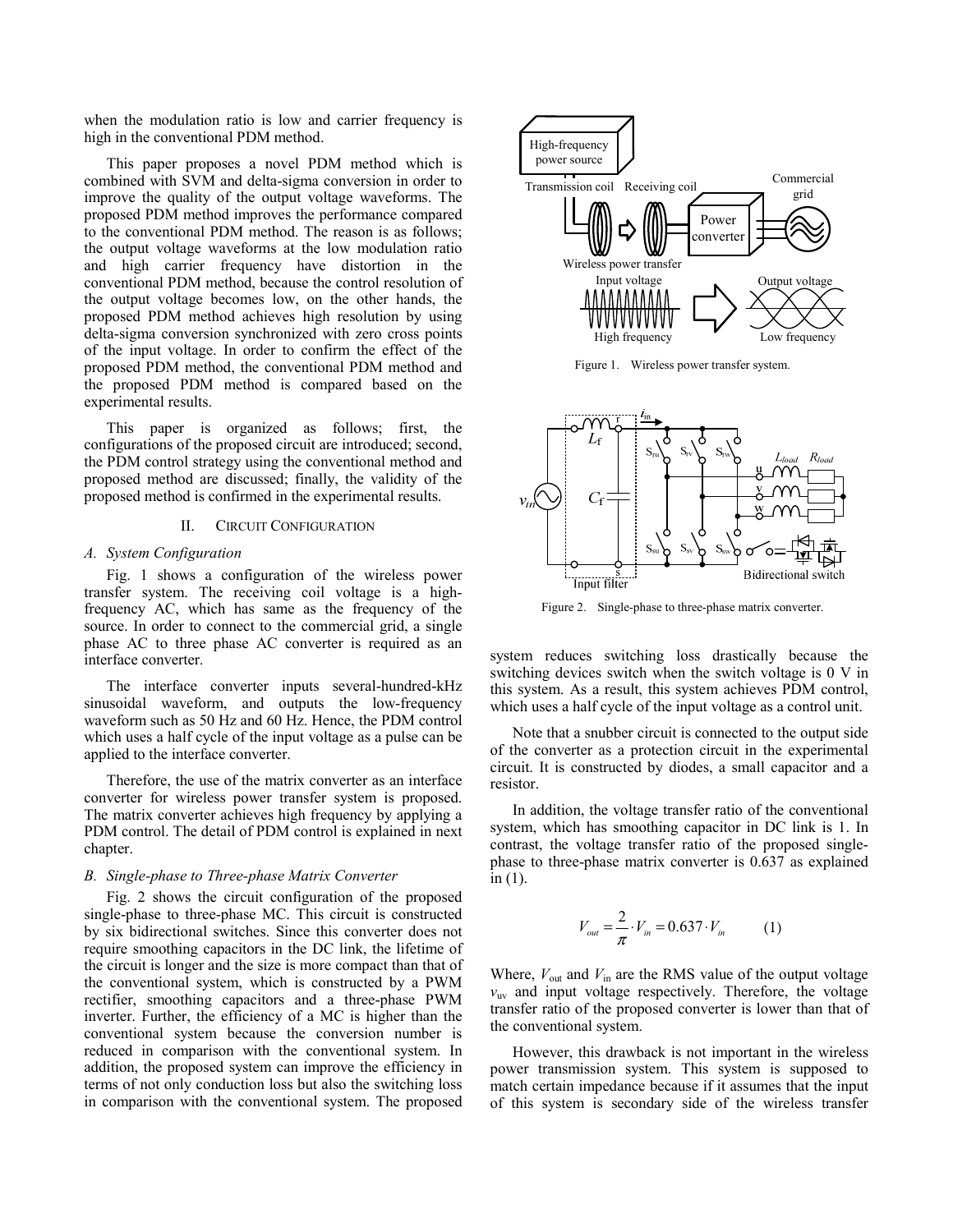system. In this case, the input voltage of this system increases proportion to the impedance when the output power becomes large. For example, assuming that this system outputs several-kW power, the input voltage becomes approximately from 400 V to 500 V. Therefore, by assuming that this system is used in wireless transfer system, the proposed single-phase to three-phase matrix converter can be used for the utility system operates as a step-down converter.

## *C. Design of the Input Filter*

The impedance matching is important on the circuit for the high-frequency application in order to prevent the reflection of the power and achieve the high efficiency transmission [3]. In this system, the input filter is connected to the input side as an impedance matching circuit, which can match the impedance of the voltage source and the circuit. The design method which matches the impedance *Z*in to 50  $\Omega$  is explained in this section because the general highfrequency power sources have 50  $\Omega$  of matching impedance.

Fig. 3 shows the configuration of the input filter. It is constructed from a reactor  $L_f$  and a capacitor  $C_f$ . The impedance of the load connected to the filter is expressed by resister  $R_{load}$  as shown in Fig. 3. The value of  $L_f$  and  $C_f$  are determined that the real part of the synthetic impedance equals to 50  $\Omega$  and the imaginary part equals to 0  $\Omega$  in order to achieve 50  $\Omega$  of the matching impedance.  $L_f$  and  $C_f$  are calculated by (2) and (3), where,  $\omega = 2\pi f$  is the input voltage angular frequency.  $L_f$  and  $C_f$  are 80  $\mu$ H and 16 nF respectively, when the frequency of f is 100 kHz, and *R*load is 100  $Ω$ . These values are used in the experiment.

$$
L_{f} = \frac{C_{f} R_{load}^{2}}{1 + (\omega C_{f} R_{load})^{2}}
$$
 (2)  

$$
C_{f} = \frac{1}{\omega R_{load}} \sqrt{\frac{R_{load}}{50} - 1}
$$
 (3)

#### III. CONTROL STRATEGIES

A PDM control method is applied to the proposed system in order to reduce the switching loss of the converter. PDM controls the density and the polarity of the constant-width pulse, and these pulse signals are used as the output unit.

Fig. 4 shows a view showing a frame format of the PDM control waveform for the single-phase to three-phase MC. Assuming that the single-phase to three-phase MC is connecting to a wireless power transfer system as input power source, it is receiving high-frequency sinusoidal voltage as an input. Therefore the PDM control can be applied to the proposed circuit by using the half cycle of the input voltage as a pulse for PDM control as shown in Fig. 4.

#### *A. PDM Control based on Space Vector Modulation*

Fig. 5(a) shows the PDM signal generation block of a conventional PDM control method based on the SVM. The selected vector signals generated from the SVM is the input



Figure 4. PDM control waveform of the proposed circuit.







(b) Space vector diagram. (c) Switching pattern table.

Figure 5. Control block diagram of the conventional PDM method based on SVM.

to the D flip flop (D-FF). The plus/minus detection signal from the input voltage is used to detect the zero cross points of input voltage, and this signal is an input to the CLK of the D-FF. The output of the D-FF, "Q" is synchronized at the edge of plus/minus signal, which is the zero cross point of the input voltage. After that, the switching signals which correspond to the vectors in Fig. 5(b), are generated from output signals of the D-FF using pattern table in Fig. 5(c).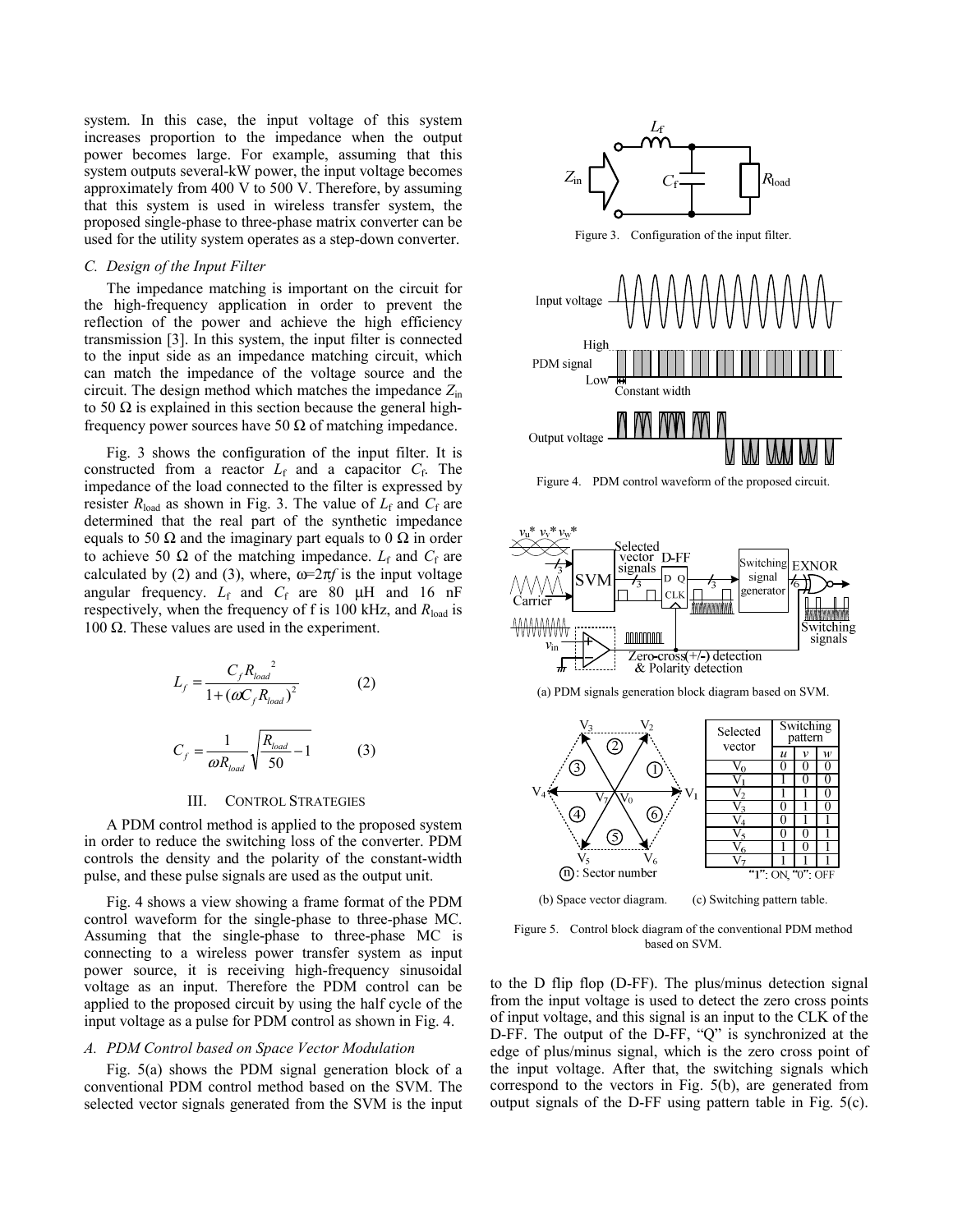

Figure 6. PDM signals generation block diagram of the proposed PDM method combined with the SVM and delta-sigma conversion.

The "1" and "0" in the Fig. 5(c) show the output states of each arm. As a result, a PDM control which uses a half cycle of the input voltage as an output unit are obtained, and the switching at approximately zero point of the input voltage is achieved. Furthermore, the switching signals are exclusive NORed with the polarity of the input voltage, because it is necessary to exchange the switching signals of the upper arm and the lower arm depending on the polarity of the input voltage.

Therefore, the switching patterns generated by SVM are quantized by the pulse whose width is half cycle of the input voltage and the switching timing is synchronized with the zero cross point of the input voltage. The output voltage waveforms become the PWM waveforms synchronized with the zero cross point of the input voltage. As a result, this PDM control method based on SVM can achieve the switching at zero voltage.

In this method, the output voltage is controlled by regulating the on duty per one cycle of the carrier wave. As a result, the output voltage ripple and distortion increase at low modulation ratio. Hence high carrier frequency is needed in this method in order to suppress the output ripple. However, when the carrier frequency is high and become close to the input frequency, the output voltage control resolution becomes low. It is because that the rate of a pulse width versus one control cycle is large and the quantization error of the output voltage becomes large when the carrier frequency is high. Moreover, this method has low resolution at low modulation ratio because of the same reason.

A new PDM method is proposed in order to suppress the output voltage distortion, and detail of the method is explained in next section.

## *B. PDM Control based on Space Vector Modulation combined with Delta-Sigma Conversion*

In this section, a proposed PDM method, which is combined with SVM and delta-sigma conversion, is proposed in order to suppress the output voltage distortion.

Fig. 6 shows block diagram of the proposed PDM method. The each phase command values  $v_{u}^{*}$ ,  $v_{v}^{*}$  and  $v_{w}^{*}$ are converted to each component of the command vector  $v_\alpha^*$ and  $v_8$ <sup>\*</sup> by coordinate transformation. The command value (vector) is updated with a period of 100 μs (10 kHz). This frequency corresponds to carrier frequency of the conventional PDM method. The error between each components of the command vector  $(v_\alpha^*, v_\beta^*)$  and output vector  $(v_{\alpha}, v_{\beta})$  are calculated, and integrated. The integrated errors are compared with candidate vectors, and the closest vector is selected and output. After that, switching patterns are generated from selected vector in Fig. 5(b) using switching table in Fig. 5(c). Furthermore, the switching patterns are exclusive NORed with the polarity of the input voltage for the same reason as conventional PDM method. The calculator and integrator of the errors operate in synchronization with zero cross points of the input voltage. As a result, the control resolution remains nearly unaffected by update cycle of the command values and modulation ratio in this proposed PDM method, unlike conventional method.

In addition, this method achieves the advantages of "oversampling" and "noise shaping" techniques [14], and suppresses the low order harmonics components. The harmonic components because of quantization error occur because this method quantizes the commands of the output voltage. However, the power spectrum density of the harmonics from the quantization error spreads in the wide frequency band, by sampling with substantially-larger frequency than the fundamental frequency of the output voltage commands (i.e. oversampling). The harmonics from the quantization error is distributed on the high frequency side owing to a feedback circuit. As a result, low order harmonics are suppressed, and the output voltage THD becomes small. Therefore, it means that the output filter, which is necessary to connect the utility system is smaller than conventional method.

### IV. VERIFICATIONS OF THE PDM METHODS

In order to confirm the basic operation of the conventional method and the proposed method, the prototype circuit is demonstrated in experiment with load condition. Table 1 shows the experimental conditions.

# *A. Experimental Results with the Conventional PDM Method*

Fig. 7(a) shows the operation waveforms of the proposed circuit in the experiment with the conventional PDM method. The result confirms that 50 Hz sinusoidal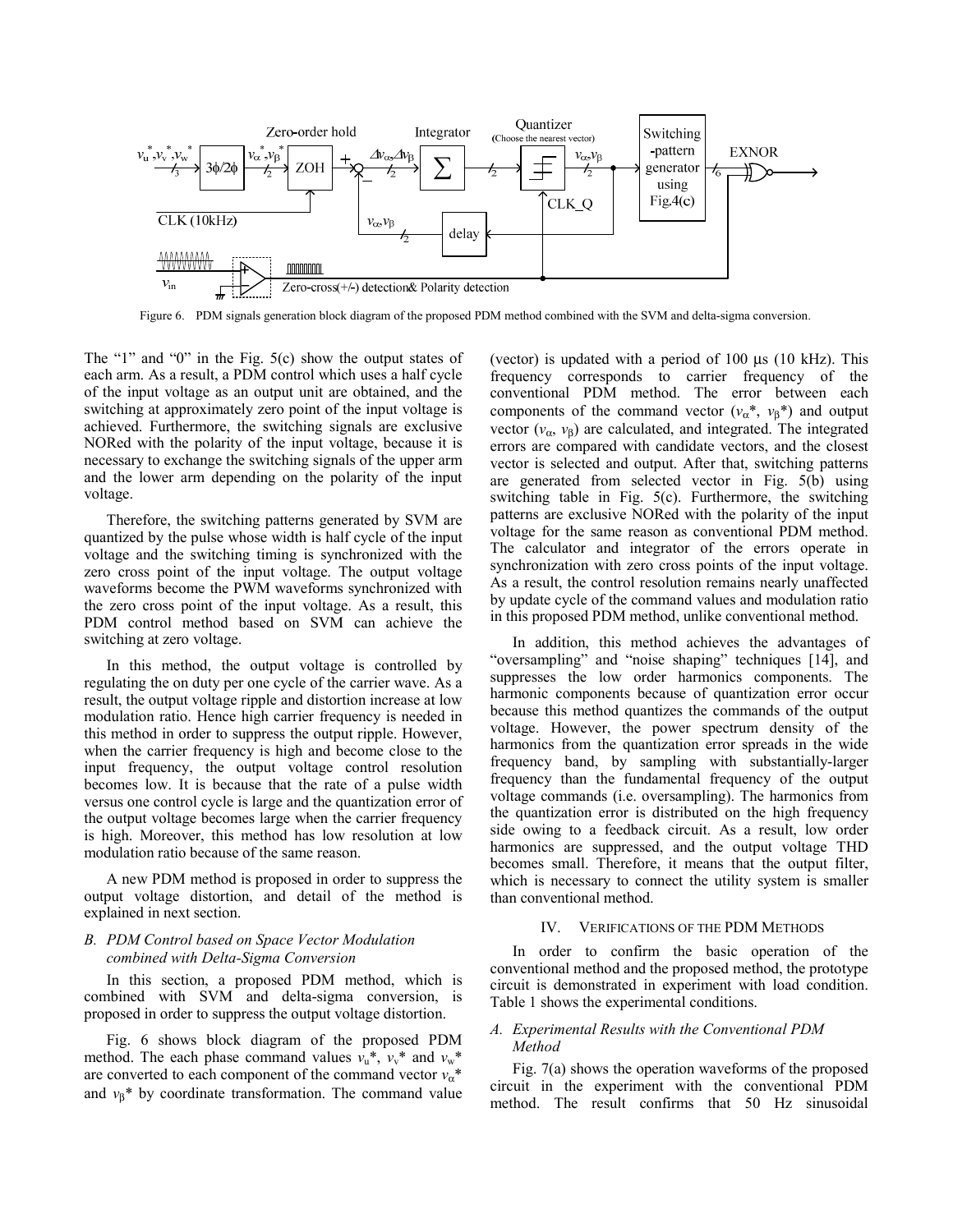| Input voltage                |                | 70.7 V (100 $V_{peak}$ ) |
|------------------------------|----------------|--------------------------|
| Input frequency              |                | $100$ kHz                |
| Output line-line voltage     |                | 35 V                     |
| Output frequency             |                | 50 Hz                    |
| Load                         | $R_{\rm load}$ | $25 \Omega$              |
|                              | $L_{load}$     | 5mH                      |
| Carrier frequency of the SVM |                | $10$ kHz                 |
| (Updating cycle of command)  |                | $(100 \,\mu s)$          |
| Modulation ratio             |                | 0.5                      |

TABLE I. EXPERIMENTAL CONDITIONS

waveforms are obtained on the output voltage and current. However, from the output current waveform, the output voltage has distortion because of the reason which is explained in section III-A. Therefore, the output voltage includes the low order harmonics.

Fig. 7(b) shows the extended view of the interval "A" in Fig. 7(a). As a result, the output line-to-line voltage  $v_{uv}$ confirms that the switching of the MC is happened at approximately each zero cross point of the 100 kHz sinusoidal input waveform. Therefore, basic operation of the conventional PDM method is confirmed. However, the output current has the ripple of carrier frequency. In this method, the output voltage waveforms become PWM waveforms because the PWM signals from SVM are synchronized at zero cross points of the input voltage. Therefore, the output current waveforms include the ripple of the carrier frequency.

Fig. 8 shows the harmonics analysis of the output voltage and the input current from the experimental result with the conventional PDM method. From Fig. 8(a), the low-order harmonic components of 50 Hz are included in the output voltage, and the output voltage THD of 9.05% is obtained. In addition, the output voltage includes the integral-multiple harmonic nearly to the carrier frequency of 10 kHz, which is the control cycle because the output voltage is controlled by regulating the on duty per one cycle of carrier wave in this method. Additionally, the integral-multiple harmonic nearly to the 200 kHz is included in the output voltage and other high-order harmonic components because the output voltage has the fluctuation, which is twice of the input frequency. Furthermore, from Fig. 8(b), the input current includes the integral-multiple harmonic nearly closed to the carrier frequency of 10 kHz and the input frequency of 100 kHz, and the input current THD is 55.2%.

From these results, it is confirmed that the output waveforms have large distortion at the low modulation ratio in this method because the resolution of the control becomes low.

#### *B. Experimental Results with the Proposed PDM Method*

Fig. 9(a) shows the operation waveforms of the proposed circuit in the experiment with the proposed PDM method. The result confirms that sinusoidal waveforms of 50 Hz are







(b) Extended each operation waveform.

Figure 7. Operation waveforms of the proposed circuit in the experiment with the conventional PDM control.



(b) Harmonics analysis of the input current.

Figure 8. Harmonics analysis of the output voltage and the input current with the conventional PDM control.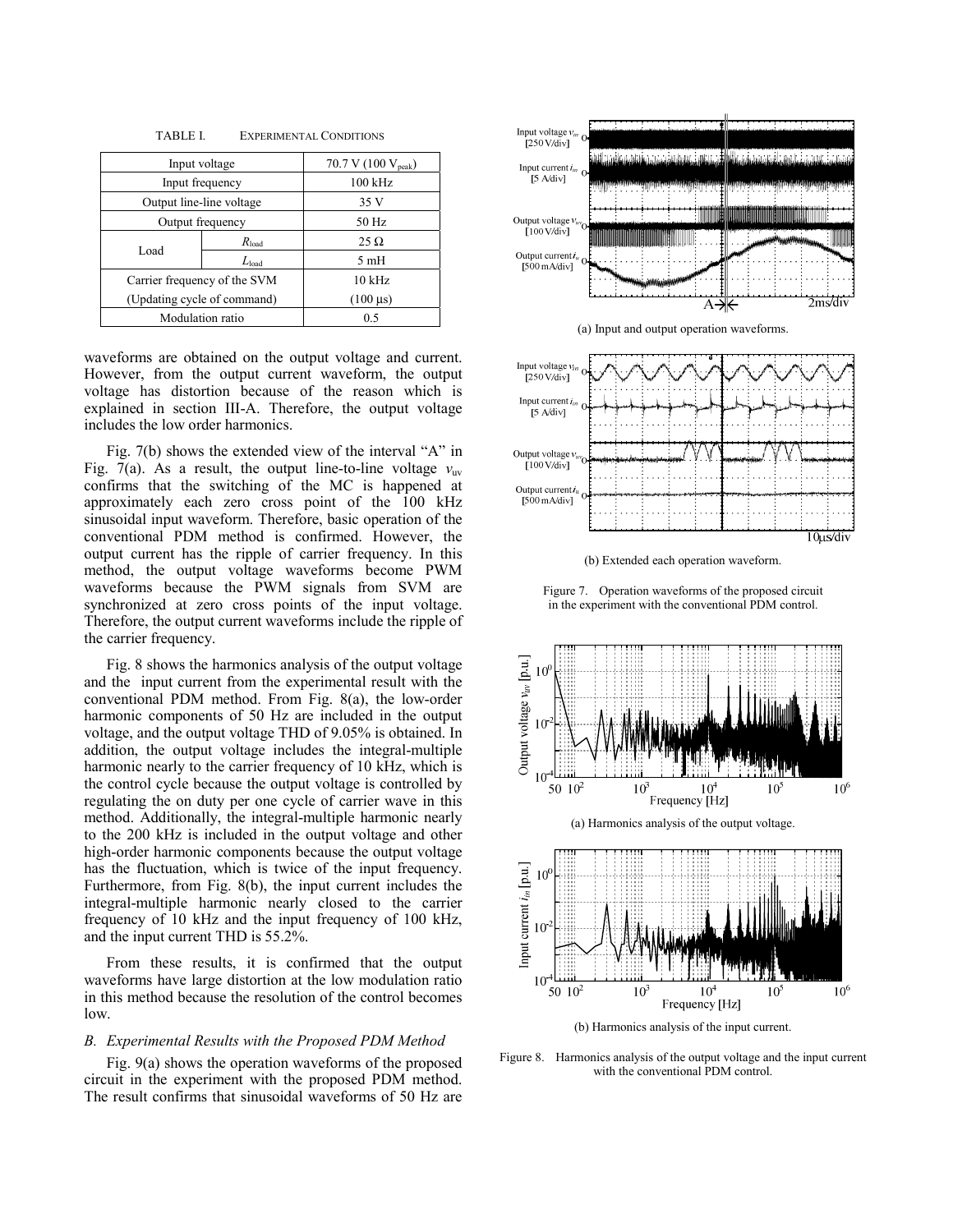obtained on the output voltage and current. From the output current, the output voltage does not have distortion because of the reason explained in section III-B.

Fig. 9(b) shows the extended view of the interval "B" in Fig. 9(a). As a result, it is confirmed that the switching of the MC is synchronized with each zero cross point of the 100 kHz sinusoidal input waveform from the output line-to-line voltage  $v_{\text{uv}}$ . The output current waveform has the smaller current ripple in comparison with that of the conventional method because the delta-sigma conversion operates per half cycle of the input voltage and the output vectors in this method are changed per shorter period compared with the conventional method. From these results, the operation of the proposed PDM method is confirmed.

Fig. 10 shows the harmonics analysis of the output voltage and the input current from the experimental result with the proposed PDM method. From Fig 10(a), the loworder harmonic components of 50 Hz are not included in the output voltage, and the output voltage THD of 1.87% is obtained. In addition, the output voltage does not include the integral-multiple harmonic nearly to the carrier frequency of 10 kHz, which is the control cycle. Additionally, the integralmultiple harmonic nearly to the 200 kHz is included in the output voltage in the high-order harmonic components because of the same reason as the conventional PDM method. Moreover, the harmonics are distributed for the high frequency side as explained in section III-B.

Furthermore, Fig. 10(b) shows that the input current has the integral-multiple harmonic nearly closed to input frequency of 100 kHz, and therefore the input current THD is 49.8%. In this case, the input current does not include the integral-multiple harmonic nearly closed to the updating cycle of 10 kHz in contrast to the conventional PDM control method.

From these experimental results, it is confirmed that the resolution degradation problem at low modulation ratio in the conventional PDM method is solved by applying the proposed method, and the output voltage waveforms are improved.

# *C. Evaluation for THD and Switching Ripple of the Conventional Method and the Proposed Method*

Fig. 11 shows the output voltage total harmonic distortions of the proposed circuit. From the result, the THD of the conventional PDM method increases when the modulation ratio is low because of the reason which is explained in section III-A. In the conventional PDM method, it is necessary to use the proposed circuit over 0.8 of modulation ratio in order to operate under 5% of THD. On the other hand, the THD of the output voltage is under 5% at over 0.2 of modulation ratio in the proposed PDM method because of the reason which is explained in III-B.

From these experimental results, it is confirmed that the output voltage at low modulation ratio is improved by applying the proposed PDM method.







(b) Extended each operation waveform.

Figure 9. Operation waveforms of the proposed circuit in the experiment with the proposed PDM control.





(b) Harmonics analysis of the input current.

Figure 10. Harmonics analysis of the output voltage and the input current with the proposed PDM control.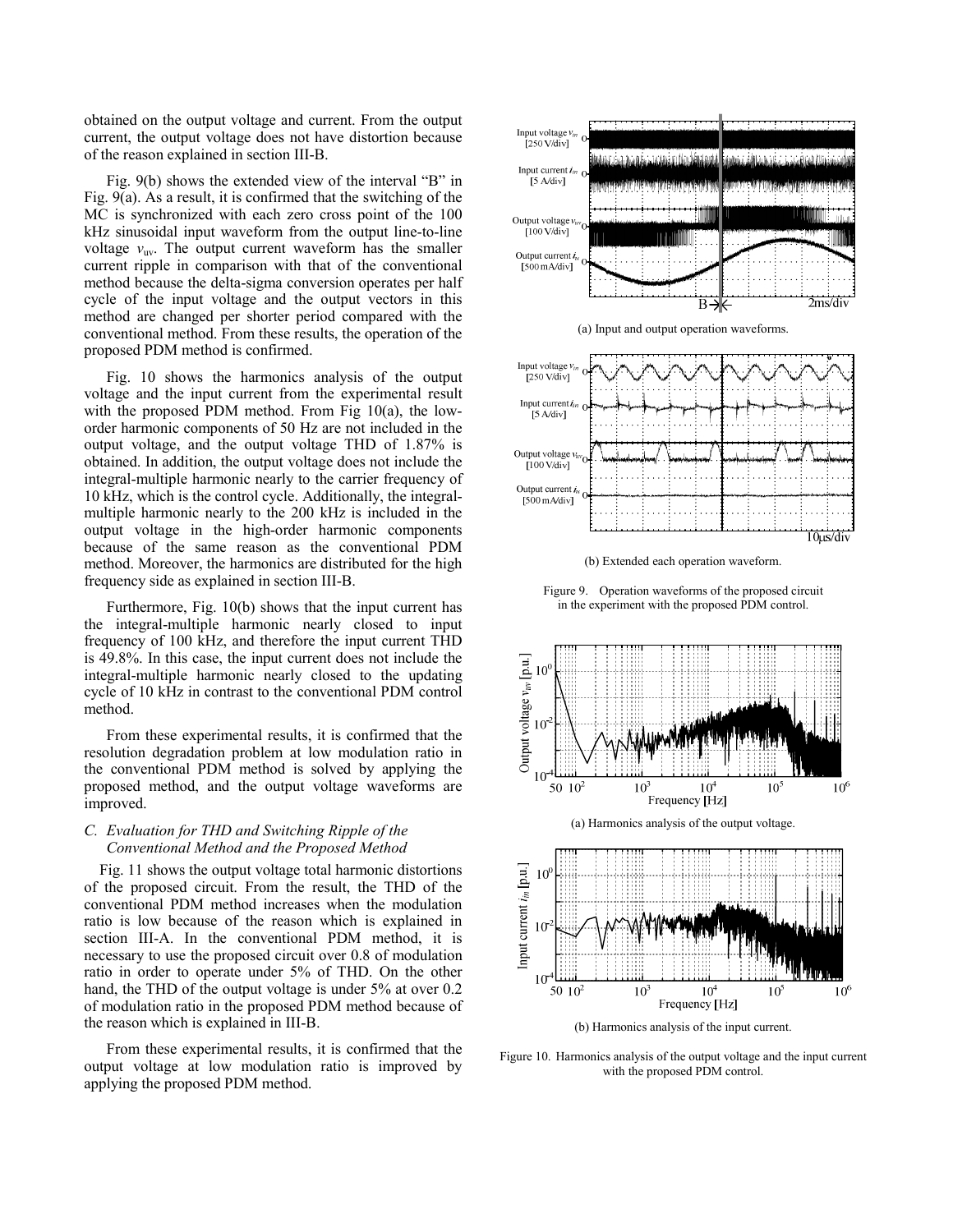In addition, the output voltage waveform does not have the integral-multiple components of 10 kHz as shown in the harmonics analysis. It indicates that the switching ripple of the output current is smaller in comparison with that of the conventional method. In other word, the value of the interconnection reactor can be small if it assumes this system connects to the commercial grid. The effect of the proposed PDM method is confirmed by the simulation and the simulation results are shown in Fig. 12.

Fig. 12 shows the grid voltage and current waveforms when the conventional and the proposed PDM method are applied. It assumes that the output of this converter connects the three-phase 200 V commercial grid and the output power is 1 kW. Fg.12 (a) shows the operation waveforms with the conventional PDM method and the interconnection reactor of  $20 \text{ mH}$  (= 15.7%) is connected. From Fig. 12(a), the current flowing through the interconnection reactor includes the switching ripple component when the conventional PDM method is applied and the ripple factor is approximately 11%. Furthermore, Fig. 12(b) shows the operation waveforms with the proposed PDM method and the interconnection reactor of 5 mH (= 3.9%) is connected. The ripple factor of the current flowing through the interconnection reactor is on the same level as that of the conventional PDM method and the ripple factor is approximately 11%. From this result, it is confirmed that the value of the interconnection reactor can be a quarter by applying the proposed PDM method. From these results, the effect and validity of the proposed PDM method is confirmed.

## *D. Efficiemcy Charasteristics*

Fig. 13 shows the efficiency characteristics of the prototype circuit with the conventional PDM control method and the proposed PDM control method. The input and output voltage conditions are as shown in table 2, and the output power is controlled by changing the load value.

From the result, the maximum efficiency with conventional PDM control and with proposed PDM control are 94.5% and 94.8% respectively at approximately 50-W load. Furthermore, the efficiency decreases at heavy load condition. It is because that the output current becomes large at heavy load, and the conduction loss becomes large.

In addition, the efficiency for the proposed PDM control method is higher than that of the conventional PDM control method at all measurement regions. Therefore, the proposed PDM control method improves the output voltage waveforms and THDs without the efficiency reduction.

# V. CONCLUSION

This paper discusses the PDM control methods for a single-phase to three-phase MC in the high-frequency application. Several-hundred-kHz frequency is inputted to this converter, and the converter outputs a low frequency, i.e. 50 Hz or 60 Hz, for commercial power grid. The proposed circuit achieves zero voltage switching operation by using the PDM control method and obtains high efficiency. In this paper, two PDM control strategies are compared between



Figure 11. Output voltage total harmonic distortions of the proposed circuit.



(a) Operation waveforms with the conventional PDM method using the interconnection reactor of 20 mH (15.7%).



(b) Operation waveforms with the proposed PDM method using the interconnection reactor of 5 mH (3.9%).

Figure 12. Grid voltage and current waveforms connecting the commercial grid.



Figure 13. Efficiency of the proposed circuit.